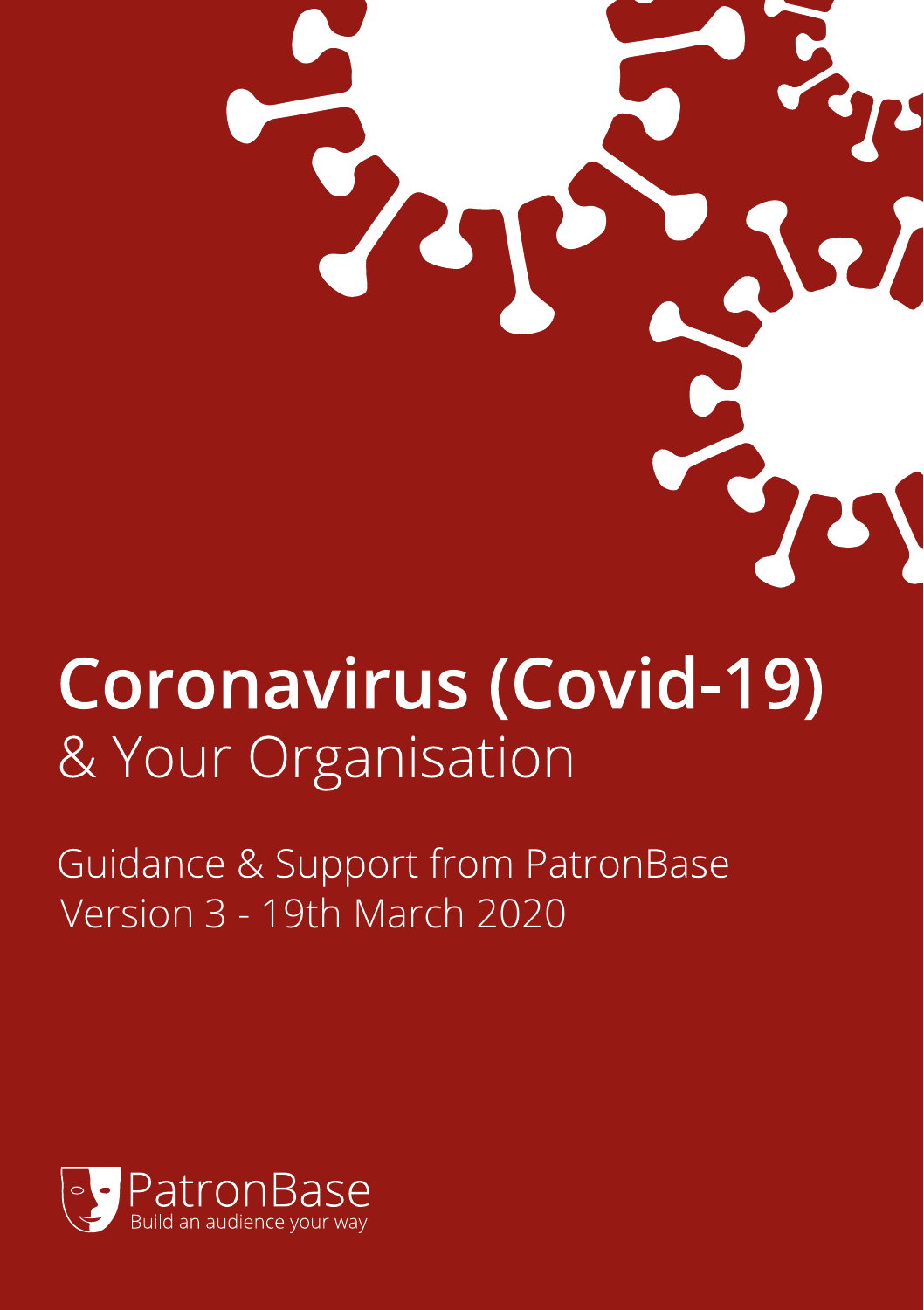## **Revision History**

| Version No.    | Date       | Revisions                                                                                                                                                                                                                                                                    |
|----------------|------------|------------------------------------------------------------------------------------------------------------------------------------------------------------------------------------------------------------------------------------------------------------------------------|
| V.1            | 13.03.2020 | Initial Version                                                                                                                                                                                                                                                              |
| V <sub>2</sub> | 17.03.2020 | Additions to 'What other venues<br>are doing' & 'Support for affected<br>organisations'<br>Added 'Scale of the Challenge'<br>Section                                                                                                                                         |
| V.3            | 19.03.2020 | Changes to Support for Affected<br>Organisations and What Are Other<br>Venues Doing?<br>The What should I do to prepare?<br>Section has been replaced with new<br>information on Useful Resources.<br>A new section has been added on<br>Additional Support from PatronBase. |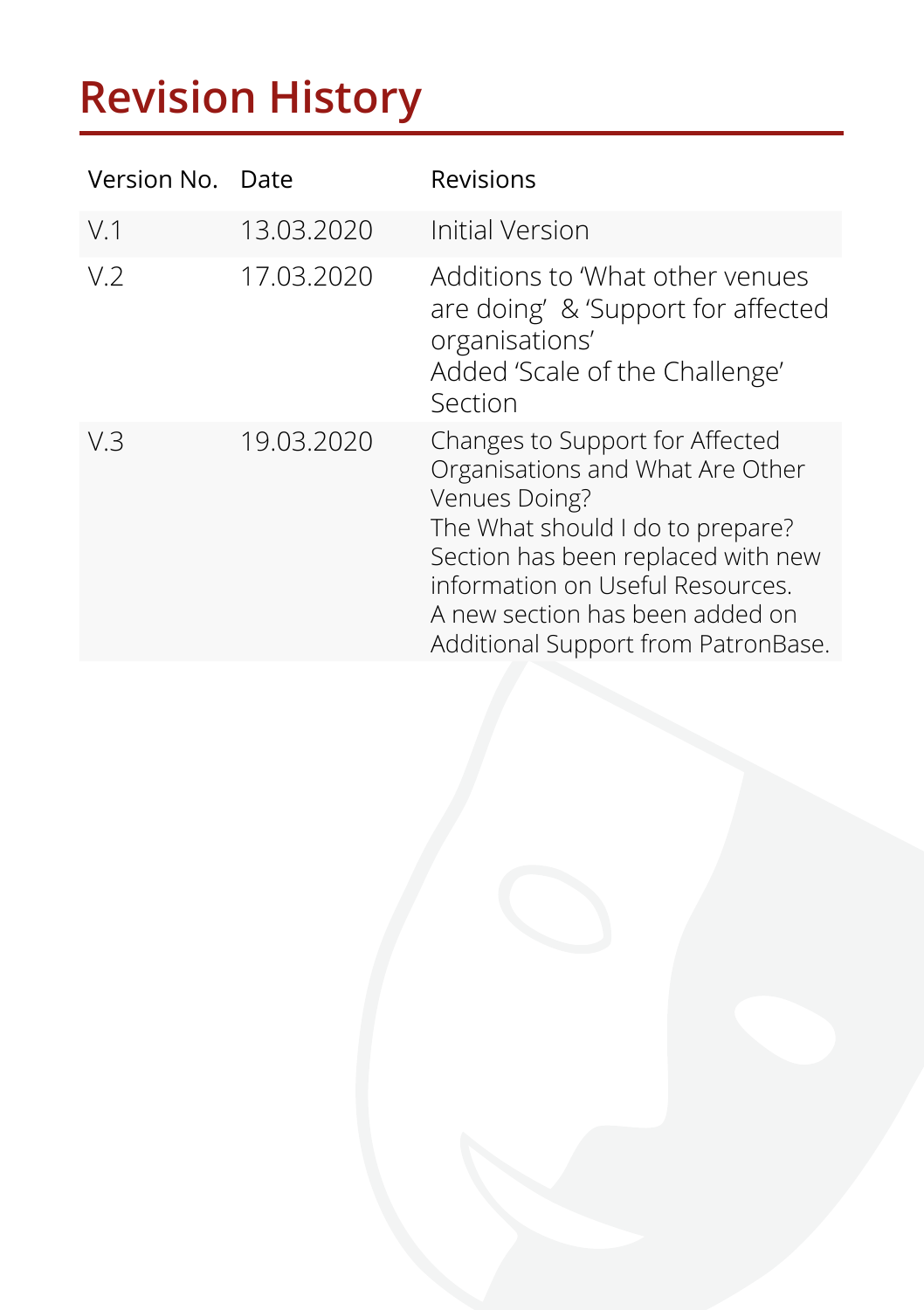#### **Intro**

You will likely have been planning for Coronavirus already. Your knowledge and expertise will be invaluable in bringing your organisation through the gathering storm.

Many organisations have turned to us for advice, however, so we've put together this guide covering things we've been asked and that other venues are considering, and how PatronBase can help.

Of course, you know your audience best, and may well have it covered – in which case, file this document away in your resilience plan to keep the auditors happy.

If not, though, we hope there will be some insight or advice you can adapt to your venue. We're here to help, so don't hesitate to reach out to your PatronBase Partnership Manager or support team.

## **Working Remotely**

#### **Home Working**

Working from home may be a big change for you, but is nothing to be scared of! Many people do it all the time, and some of your PatronBase team work in that way.

There are lots of newspaper articles with tips for homeworkers but essentially:

- Be comfortable make sure your chair is supportive.
- Set aside a dedicated space, and try to stick to planned working hours
- Move around you do more walking in your job than you think, get up every now and then.
- You're not alone we're here to support you.
- Keep in touch with your team home working can cause feelings of depression and isolation, so regular check-ins can stave this off
- Wear your pyjamas if you want, it's really up to you but don't forget to change before jumping onto that video call!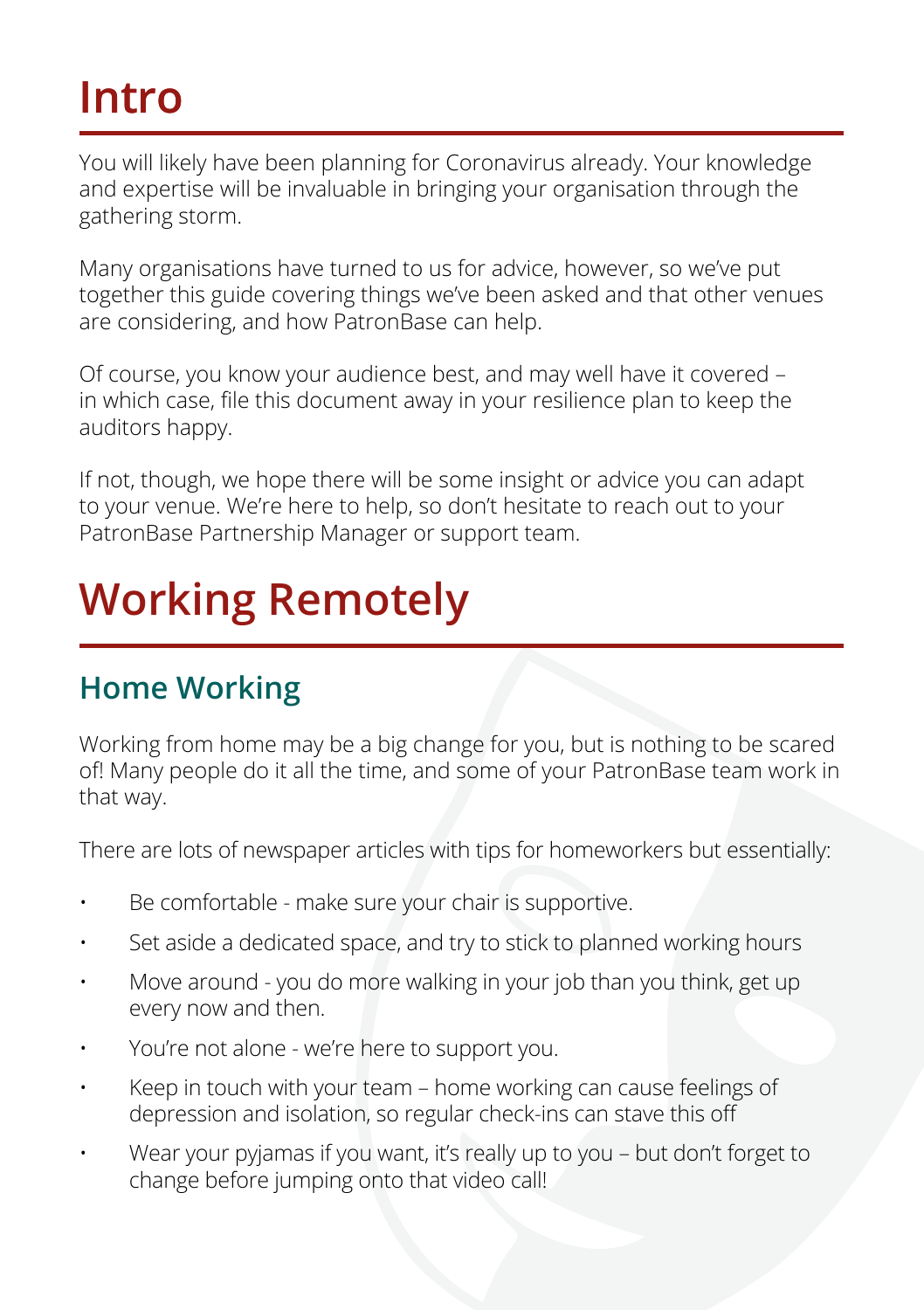## **Working Remotely**

#### **Accessing the Software**

If your venue works with PatronBase via a cloud login, simply open Internet Explorer and go to **[cloud.patronbase.co.uk](http://cloud.patronbase.co.uk)** and use your normal login. You then sign into your modules as normal – it will work just fine on your home broadband.

Telecoms companies are concerned about the possible impact on home broadband of a huge increase in home working and kids off school on the internet or watching TV, so think about having a mobile internet connection as a backup.

If you're self-hosted think about moving to cloud as soon as possible - ask your Partnership Manager to get you a quote. It's not expensive, and to support venues making the shift, we're waiving the first 3 months' hosting fees for those moving to the cloud in March and April.

There's a couple of extra steps if you use a Mac, but once you're set up, you will still be able to connect just fine. Get more details on this, and many other subjects, from **<https://patronbaseuk.freshdesk.com/a/solutions>**

Above all, remember, we're here to help.

#### **Printing and Payments**

Your PatronBase system gives you many options as to how you operate your box office. Now is the time to think of the ways you work and consider other models - for instance, do you need to print tickets at all?

If you have no events running, or run a festival later in the year, ticket printing isn't essential whilst you're closed and they can be bulk printed at a later date. Do you already bulk print? We can show you how to do that if not.

We are not recommending that you take your printers home with you. Apart from the backache of lugging a printer around town, there are settings that your printer needs that are unlikely to be available in your home.

There are options available for sending tickets via email. If you aren't already using Print@Home, now could be the time to make the switch, or roll it out to your box office. Don't hesitate t get in touch if you'd like to explore this, but don't forget to consult your FoH team about any changes.

There are different ways of taking payments, some venues have standalone card machines which may work from home but there are other solutions. As you'll only be processing mail or telephone order payments from home, there are web based products to take payments – talk to us about your options if this isn't something you have in place.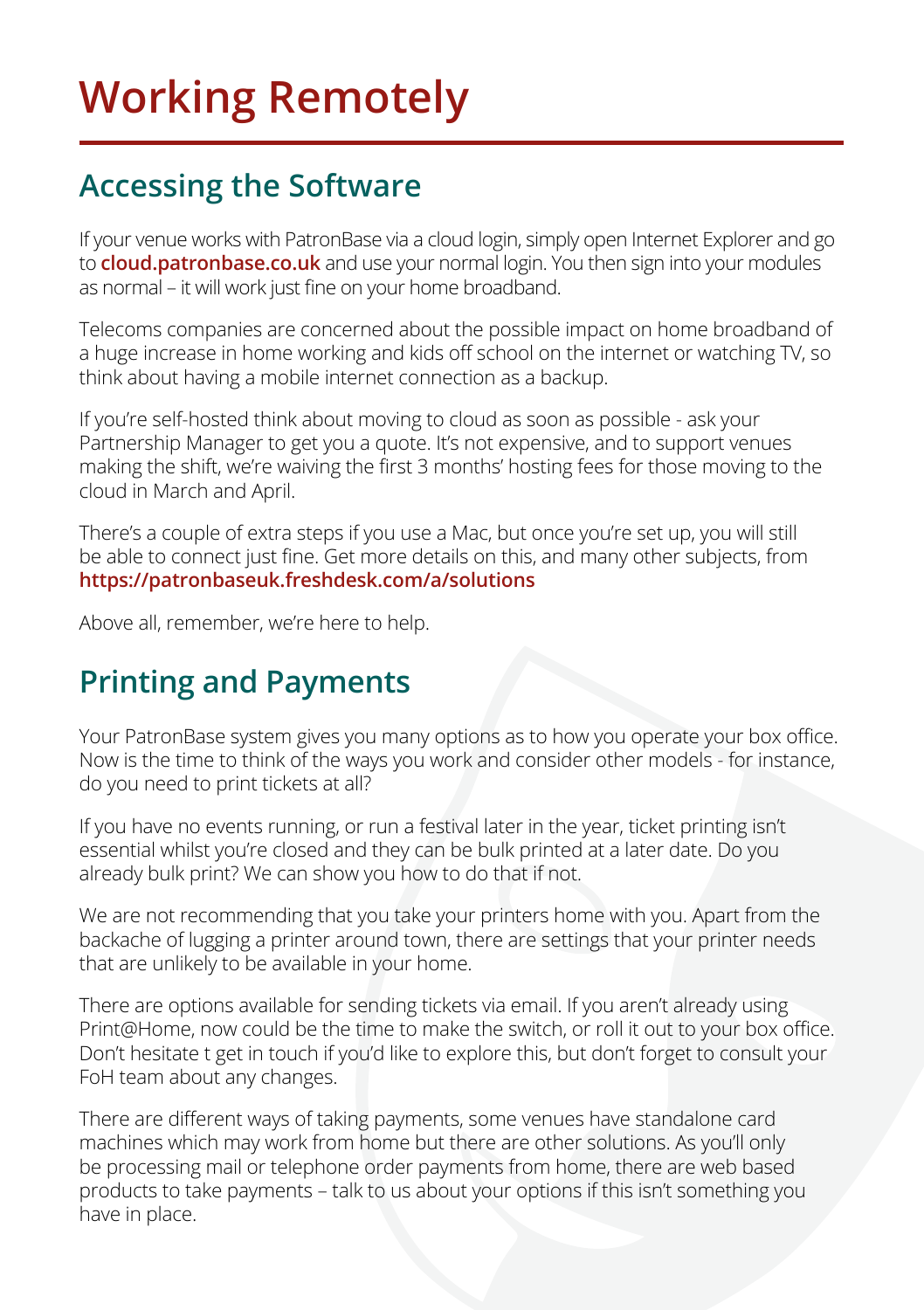## **Communicating with your Patrons**

Your patrons will inherently want to support you as an organisation, but often won't appreciate that the crisis will have impact on you as an organisation as well as them as individuals. Communicate with them early, openly and honestly – if they understand the decisions you are making, they are more likely to be supportive.

Some organisations will struggle from the financial impact – make your patrons part of the solution to that now, rather than waiting until it's too late. Consider a fundraising campaign for your loyal audience to support you through this difficult time, and think about how you could incentivise patrons to participate. Could you offer a special supporter membership with advance access to next year's season, or a special thank you event once the crisis has passed?

You'll want to direct patrons to your website and web ticketing first and foremost, as getting hold of your Box Office team by phone may be harder if staff are remote working, to prioritise staff for more complex concerns or queries.

Once you've figured what you're communicating and to whom, PatronBase has rich tools to allow you to mail your patrons. You may already be familiar with the Marketing module, allowing you to segment your audience and send targeted mailings, but if not, we can help. Sending mailings to all ticketholders of an event is easy and quick, and much more complex segments can be built with ease. If you're communicating about someone's ticket purchase, your privacy policy will likely allow you to do so without explicit marketing consent under a different lawful basis, but consult the person responsible for your privacy arrangements for advice.

Don't forget the customers whose email addresses you don't have – post a prominent message on your site directing customers to your guidance, and if you're closing or reducing your Box Office phone service, don't forget to update the voicemail or IVR message.

There will almost certainly be some grumpy customers, whatever you decide to do – keep it in perspective, and look to your team for moral support, particularly if you're in a public facing or social media role. *This too shall pass!*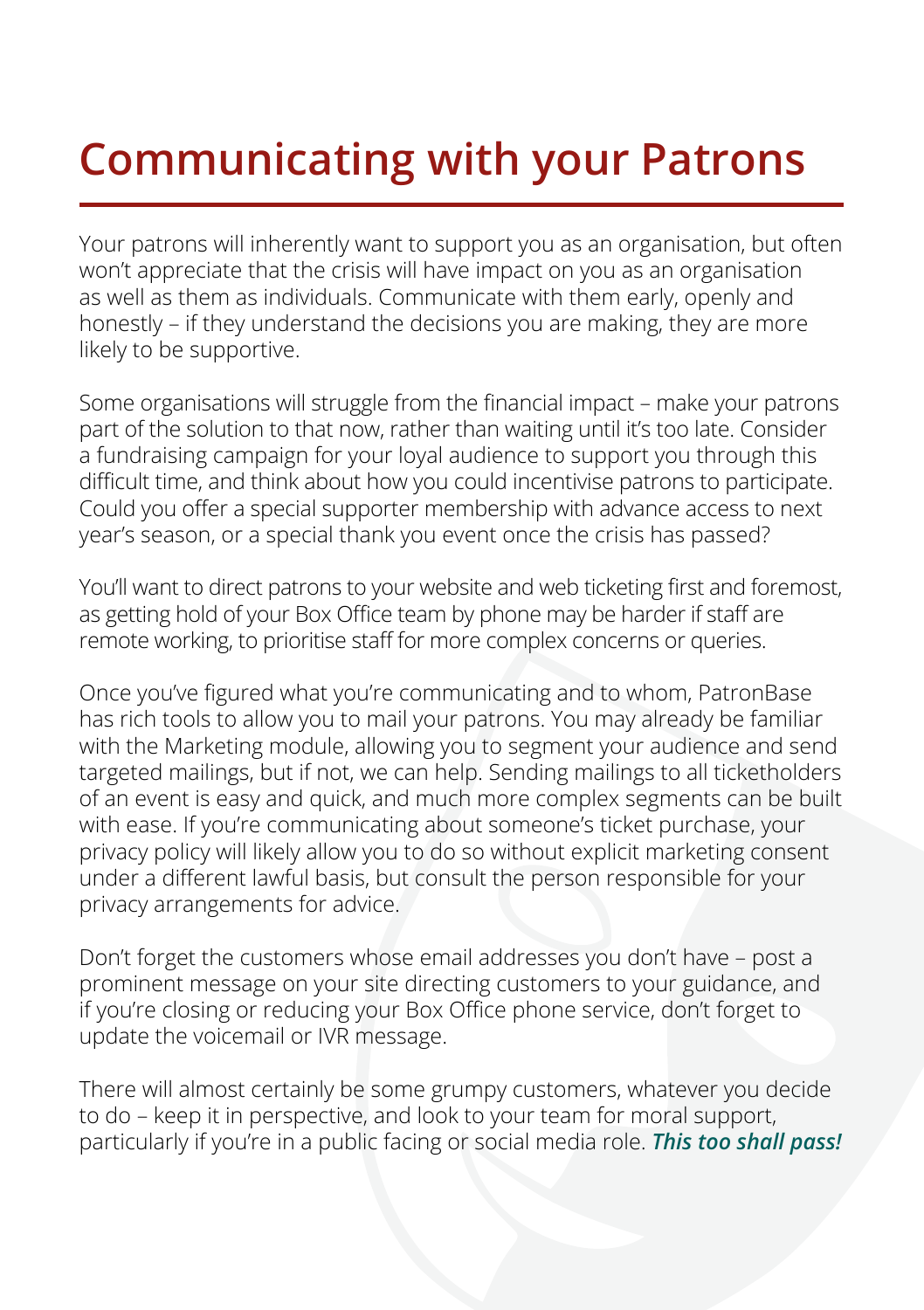#### **Managing Cancellations, Refunds and Rescheduling**

Clarity for your staff and clarity for your customers is absolutely vital. You'll be doing some refunds so it's worth getting a robust policy in place so that everyone does the same thing.

You will be considering rescheduling or cancellations – moving a performance to a different date (or even venue) is straightforward, but you may have little alternative but to cancel events. This will undoubtedly have financial impact on your organisation – can you launch a fundraising campaign to encourage your patrons to donate their refund, or convert it to a membership or gift voucher?

The next thing to think about is your cutoff dates. If you cancel events up until the end of May (for example) then state that boldly in a prominent place. Also state that it is a fluid situation under constant review. If a customer then calls about an event on 1 June you can genuinely state your position.

Stick to the agreed position. Working as a team when you're not all physically together can be challenging, so make the rules clear to team members and, by extension, to your customers. If you can concentrate on rescheduling events rather than cancellations the strain on refunding will be lessened and if you can get your customers to agree to taking their refund as a gift voucher then your organisation will thank you.

You may be unfamiliar with vouchers - PatronBase Guides is your friend **<https://guides.patronbase.com>** and search for "vouchers", or ask your PatronBase Support team.

*Have you thought about offering refund protection to your customers? By offering Booking Protect's Excellent rated product (TrustPilot), you can offer this vital service to your customers, allowing them to obtain a refund should they be unable to attend an event\*.*

*\*Terms and conditions apply – see <https://bookingprotect.com/> for details*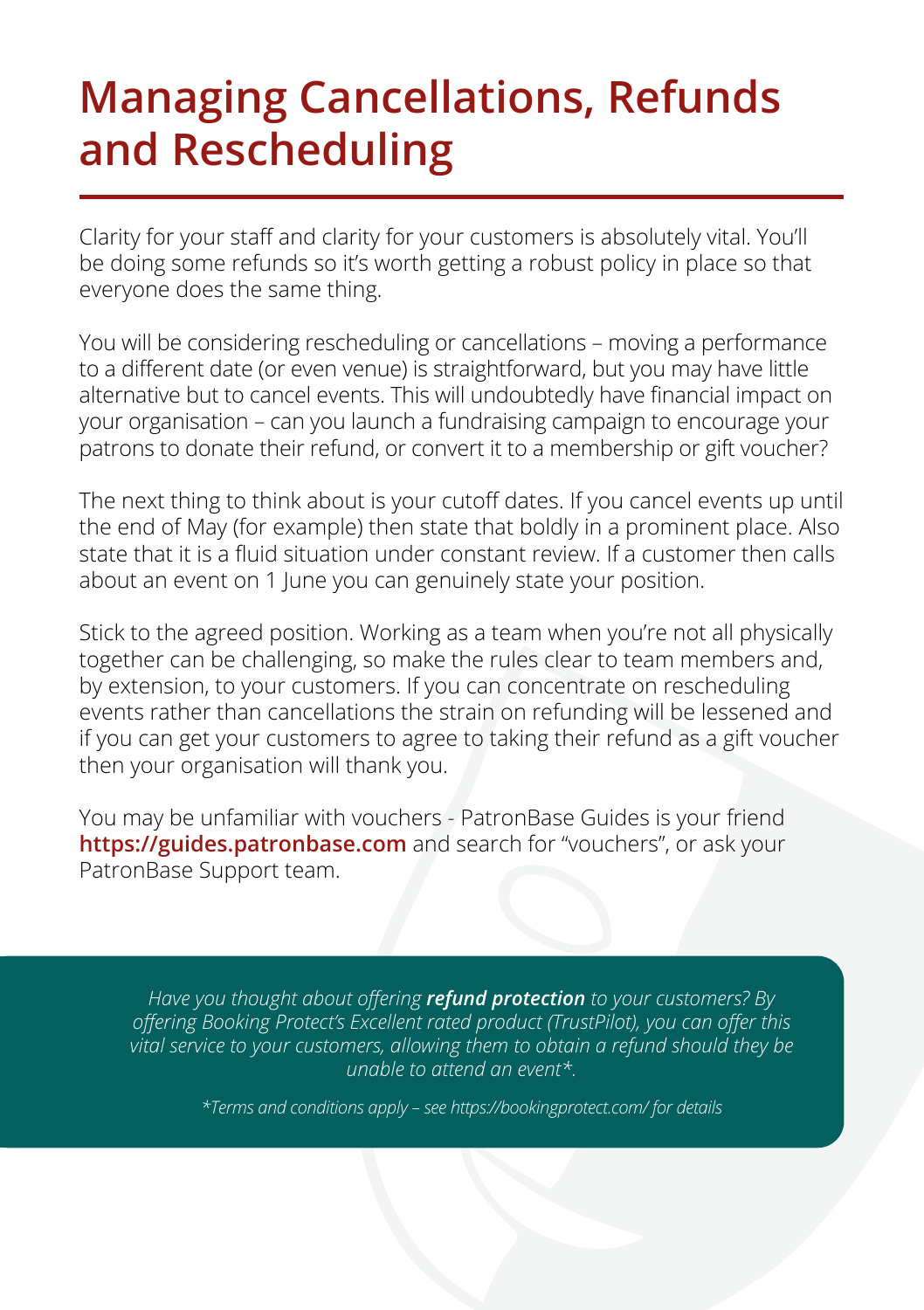

#### **Additional support from PatronBase**

In the aftermath of the changed advice to venues, PatronBase's immediate support has focussed on assistance to partners in returning tickets and making refunds. Venues have also requested custom reports to assist in refunds, contacting customers and quantifying the lost revenue – if this affects you, please do get in touch and we will assist where we can.

A new software development will be released in the coming days to assist you in maximising conversion of tickets to donations online, and all partners will be notified as and when this is available.

More broadly, PatronBase is advocating where possible for additional support for the sector, and providing data and comment as required.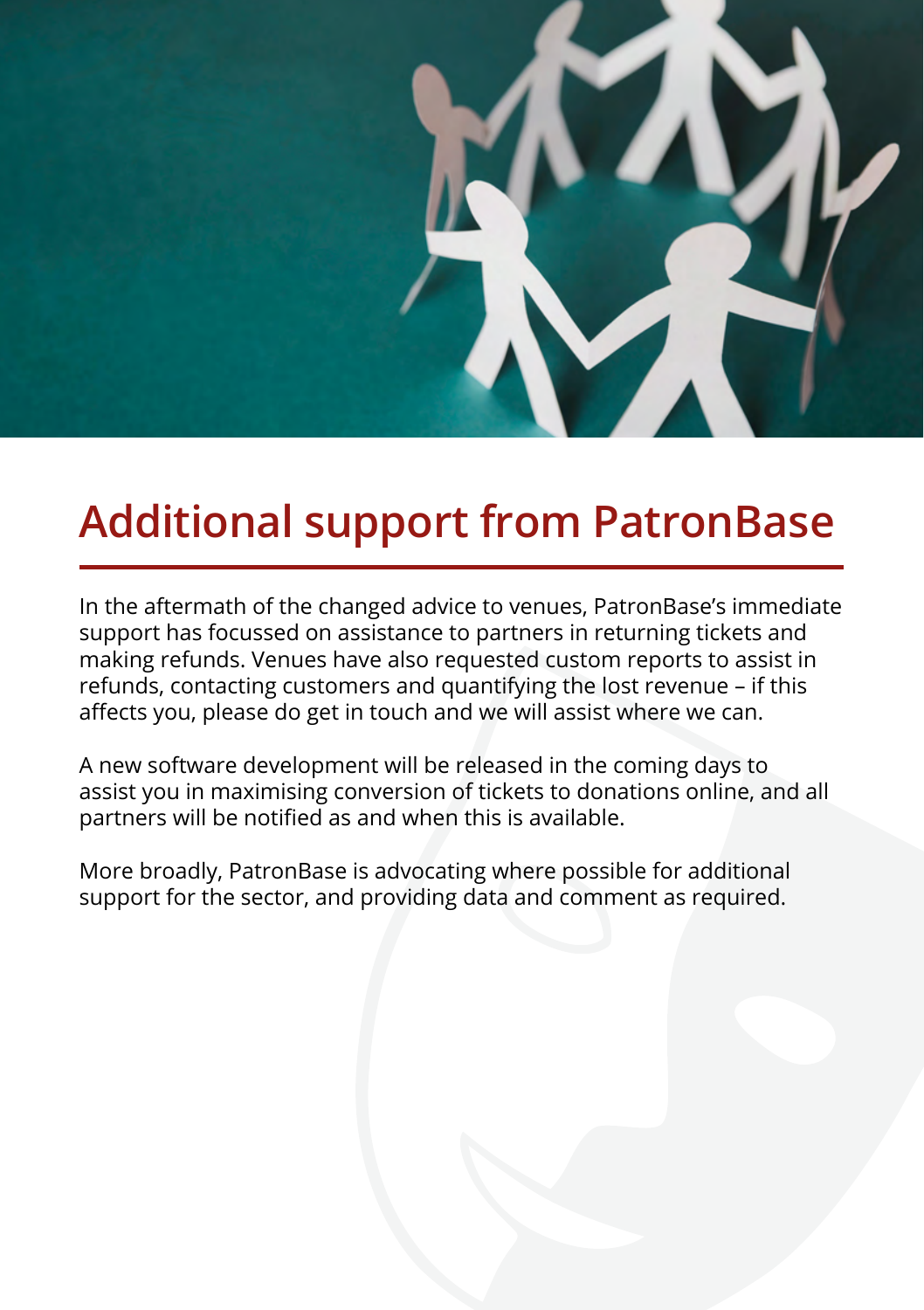## **Working with the PatronBase Team**

#### **Support & Service**

It's business as usual for your PatronBase team – many of our team already have the flexibility to work remotely, and arrangements have been put in place for all staff to work from home if they want or need to, including Support, Technical, Development and more.

We will continue to be available in the hours you expect – office hours between 9am and 5.30pm Monday to Friday, and emergency support from 8am to 10pm 7 days per week.

#### **Meetings, Training and Events**

For your health and ours, we're trying to limit meetings, training and events. After all, we don't want to become "super-spreaders", travelling from venue to venue, which sounds distinctly unpleasant.

So, although we will still be travelling if requested unless and until Government advice changes, we'll be offering remote options in preference to face to face meetings – at least until the crisis has passed.

We already have robust tools for meetings, training and collaboration – we use Zoom for conference calls, demos, remote training and meetings, and Teamviewer for remote support, so you'll be able to access all the same services you've come to expect from PatronBase, from the comfort of your office or sofa at home.

We may be less visible at conferences and events, and the planned PatronBase roadshow will be postponed until later on in the year, but your and our team's health is the most important thing.

In choosing remote options, you're saving money, doing your bit for the planet AND making one small contribution to public health – so what's not to like?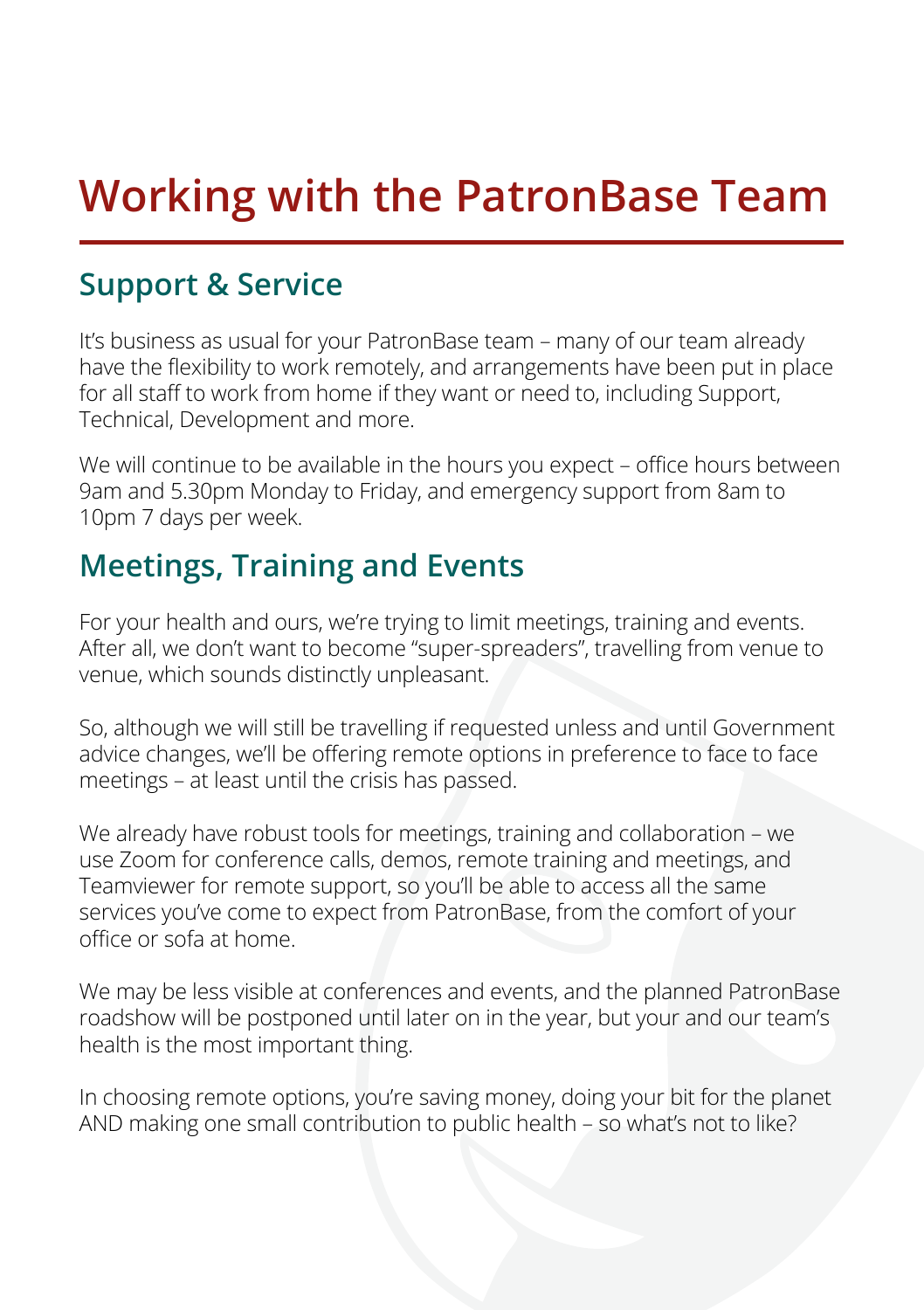## **Support for Affected Organisations**

The budget on 11th March 2020 included measures intended to support businesses, including the arts and culture sector. The primary mechanisms intended to support organisations such as yourselves are a year's holiday from paying business rates for venues with a rateable value under £51,000, a £3,000 Grant for the smallest premises and underwriting Statutory Sick Pay for small and medium organisations. A range of funding has also been announced for the Arts more generally.

#### The grant funding for small organisations was subsequently increased to £10,000 in the Chancellor's statement on 17th March, with a larger £25,000 grant available to businesses in the hospitality industry.

A business interruption loan fund has also been announced, but it's unclear how that will work in practice right now.

Whilst this may help with some of your costs, it is unclear how this will apply to charities already enjoying the benefit of business rate relief, and our view is that it does not go far enough. You may wish to check your insurance cover for business interruption provision, and if your venue uses the PatronBase integration with Booking Protect, to check the guidance on Booking Protect's website for patrons affected by Coronavirus.

Now may also be a good time to consider fundraising and messaging. If you anticipate an impact on your income, you may want to start a campaign to meet that shortfall before patrons reach "virus fatigue" and whilst they are minded to support their favourite venue. By encouraging patrons to turn a refund into a donation or membership of a supporter's circle, if every patron does their bit in helping our arts and cultural venues get through the looming crisis, we will be stronger as a result.

#### The Arts / Creative Councils of England, Scotland and Wales are showing every sign of being sympathetic to the plight facing the sector.

Very quickly after the scale of the crisis became apparent, Arts Council England pledged support for the sector, and those working within it. Initially this will focus on relaxing conditions for funded organisations and refocussing grant schemes, suggesting that, as yet, there is no additional money available for the sector from Central Government. However, ACE confirm they are in regular contact with DCMS to discuss the wider need for short and long term support.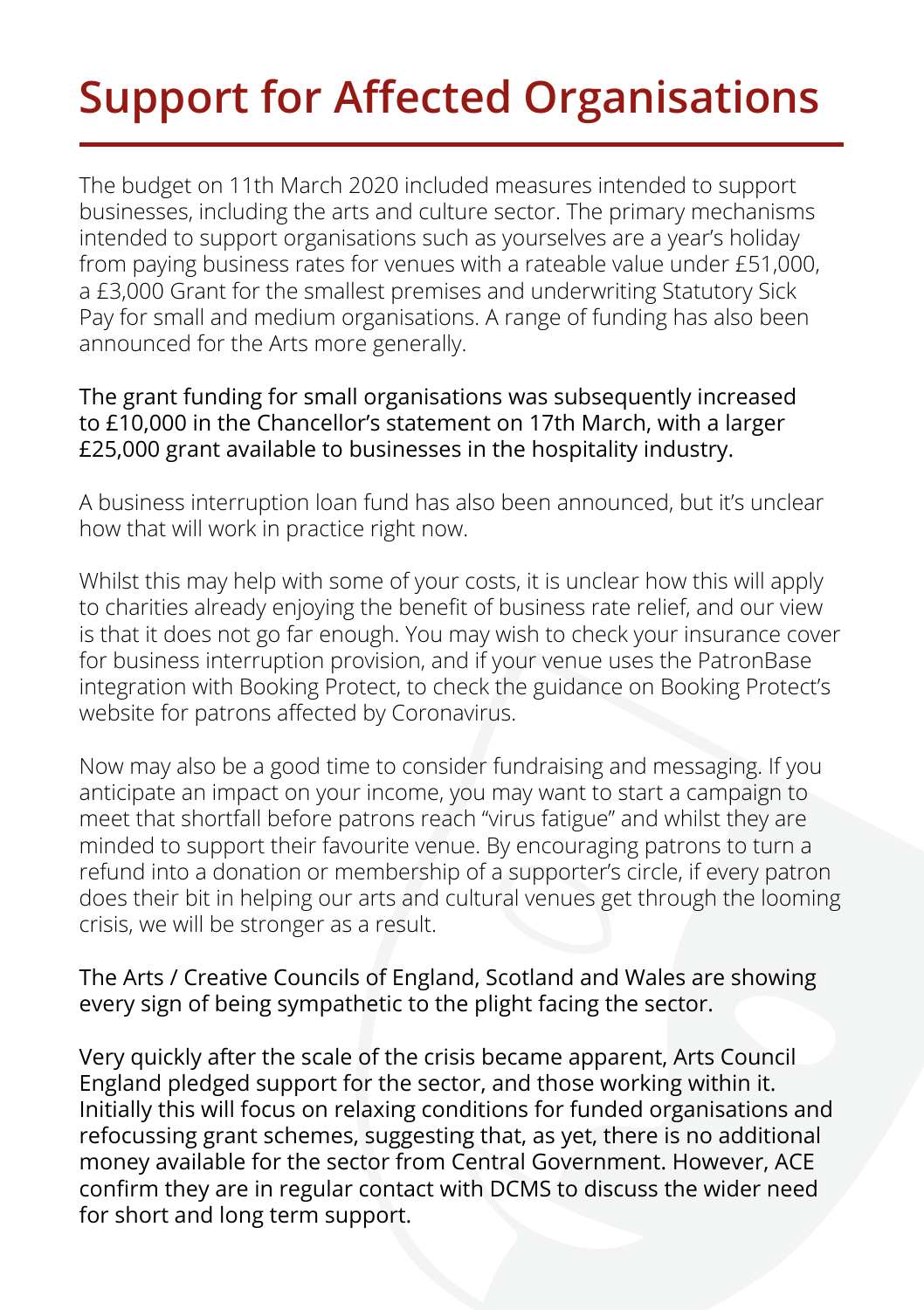## **Support for Affected Organisations**

Arts Council England advice has focussed on support for funded organisations with a helpful FAQ on their Coronavirus Information page **<https://www.artscouncil.org.uk/covid19>**. It is as yet unclear what support may be available to organisations who do not already receive funding, but this will hopefully be forthcoming in due course.

Creative Scotland have taken a similar approach to ACE as regards regularly funded organisations, and are directing organisations to wider Scottish Government business support rather than referencing sector-specific funding measures. Find Creative Scotland's statement here **https://www.creativescotland. com/what-we-do/latest-news/ archive/2020/02/coronavirus-advice** 

Arts Council of Wales have also focussed on funded organisations, with some guidance about freelancers and artists, as well as announcing that the forthcoming Funding Review has been postponed for the foreseeable. The Arts Council of Wales information page may be found here **https:// arts.wales/news-jobs-opportunities/responding-coronavirus-covid-19.**

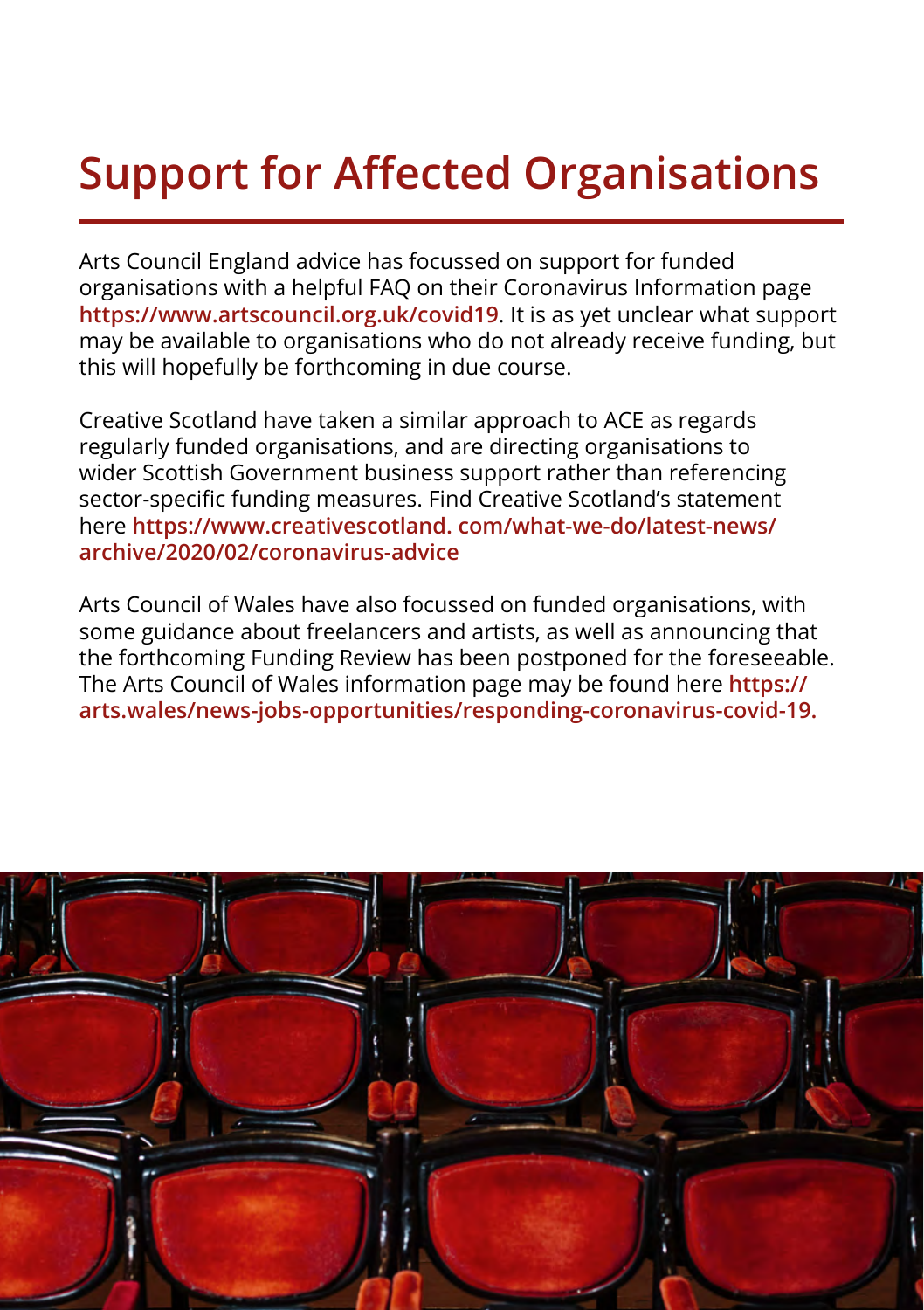## **What are other venues doing?**

PatronBase operates internationally on 4 continents, and we are seeing a range of different responses by country.

In New Zealand, the normally inconvenient travel distance from other countries is proving a blessing, and impact is limited. At the opposite end of the spectrum, Oman is taking early measures to limit the spread, and PatronBase partner Royal Opera House Muscat has taken the precautionary measure of cancelling all performances, tours and other activities.

PatronBase partners in Spain have seen all but the smallest events cancelled or postponed, with the PatronBase Spain team providing support as required. This sits alongside mass closures of restaurants, service and retail businesses. Responses in the US vary by state but appear to be focussing on the hygiene and cleanliness aspects (such as auditorium cleaning and provision of hand sanitizer) rather than cancellation at the current time.

Within the UK, Scotland appears to be quick off the mark, with events of over 500 people recommended for cancellation. It is unclear what support, if any, will be provided for event organisers, or whether England and Wales will follow suit.

Many venues are putting arrangements in place for home working. As well as thinking about the technical measures, venues are considering how this will work in practice, such as when and how tickets should be printed or dispatched. Where day to day work will be impacted or venues anticipate closure, venues are considering utilising other wasted time on comms projects, data cleanup or implementing new modules of the system to fill otherwise unusable time. Venues are also considering measures to combat social isolation and the mental health impacts from teams of people needing to work individually and away from the support of colleagues.

Despite the lack of clear policy from Central Government, the vast majority of venues and attractions have now closed. Some venues have defined a planned closure period of between a couple of weeks or a couple of months; others have instead chosen to close until further notice. Many venues have sought to reschedule events; however given that the duration of the shutdown is unclear, this poses a challenge.

#### Organisations have seen significant success from asking patrons to consider donating the cost of the ticket or converting it to credit

The PatronBase team will be continuing to operate a full service throughout, and is here to help with support, guidance or advice in what we appreciate will be a trying time for the Arts and culture sector.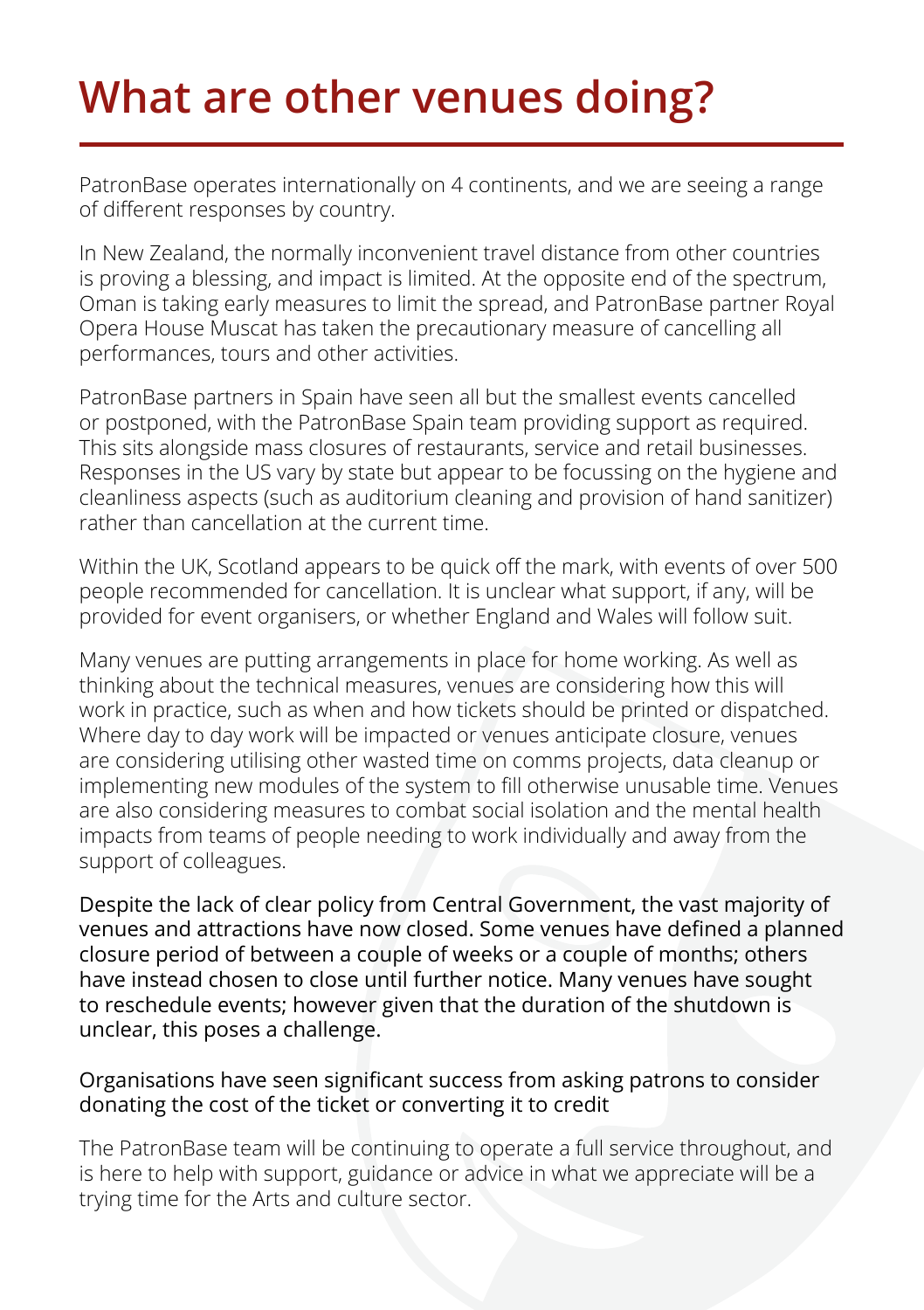## **The scale of the challenge**

What is clear is that there has been a significant effect on the public's buying behaviour. The below image shows analytics for our booking pages over the past 6 weeks, aggregated for all venues we support across the UK and Spain. In effect, this is a measure of your customers' intention to buy.



On the left, the "healthy" sector shows peaks and troughs for day and night respectively. On the right, the last few days shows day and night nearly flatlining. It's clear that the sector is facing an unprecedented collapse in public interest in attending events.